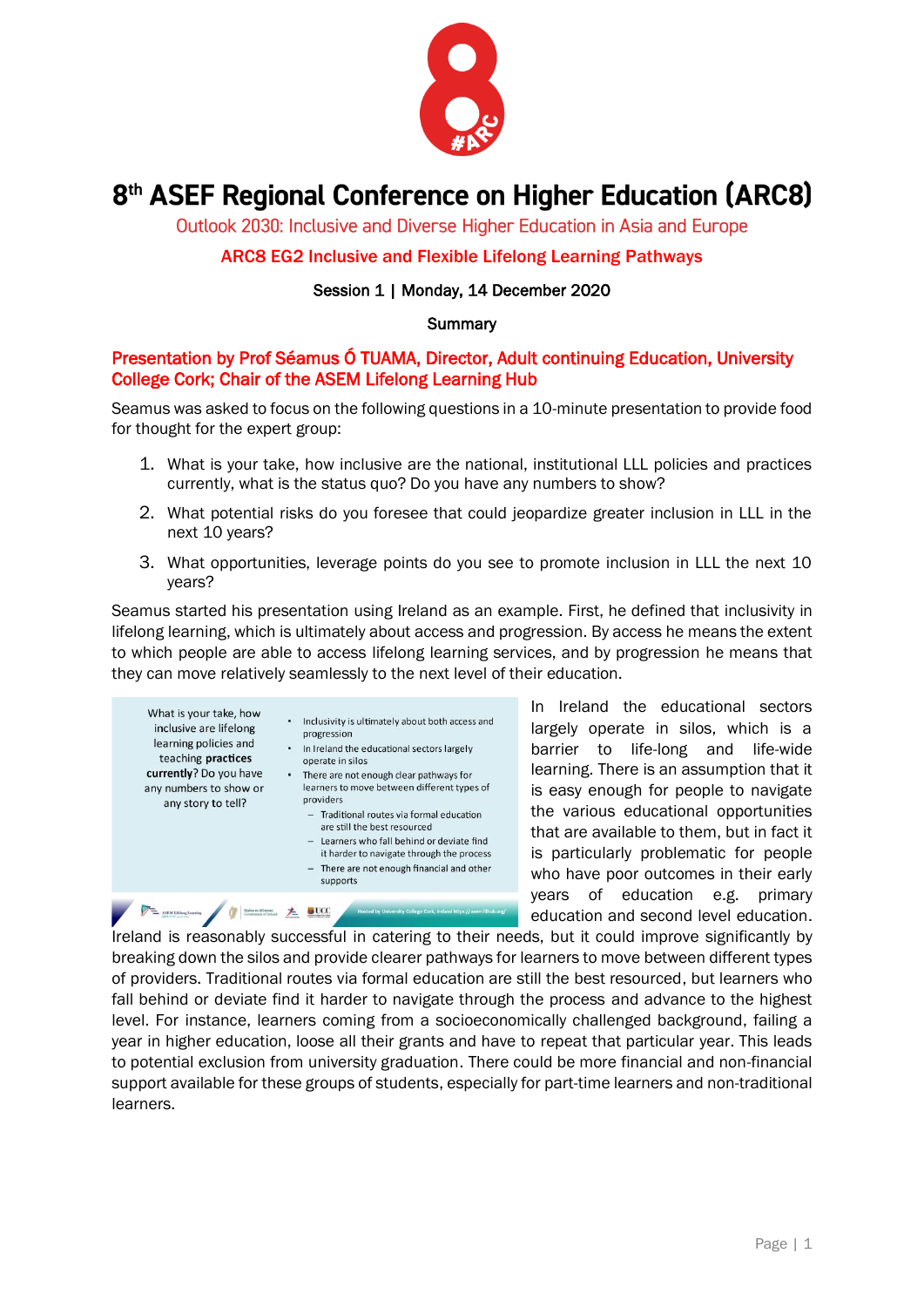

In Ireland 88% of full-time students obtain their leaving certificate from the high school to enter undergraduate university education (and a further 9% earns this abroad). Clearly, the education system is designed to support this route into third level education, very much fixed around the leaving certificate. (Eurostudent Survey 2018, available [here.](https://hea.ie/assets/uploads/2018/01/HEA-Eurostudent-Survey.pdf))

According to the figures of the Central Statistics Office in Ireland, on average 53.9% of adults are involved in lifelong learning (in the age group of 24-64). We see that 8.6% of them are in formal lifelong learning education, and the proportion of unemployed are higher (28.2%) than of those employed (7.6%) (Source: Central Statistics Office, 2017, available [here\)](https://www.cso.ie/en/releasesandpublications/er/aes/adulteducationsurvey2017/). The reason for the

relatively high share of unemployed people participating in formal education could be a national program called "Springboard" which offers special benefits for unemployed, e.g. free courses. But majority of lifelong learners (49.7%) are participating in non-formal education, where the ratio is the opposite, higher percentage of employed than unemployed. This may be to do with continuous professional development, CPD points, etc.



These statistics are here to give us a sense who is involved in lifelong learning. People with higher qualifications are more likely to participate in lifelong learning than those with only a primary level

education for example. Almost 2/3 of lifelong learners are aged between 25-34, while only 40% belong to the older age group between 55-64. Overall when we are looking at participation in lifelong learning in Ireland, we can conclude that professionals are the most involved (81.4%), while low skilled people have the lowest level of participation (41%).

In terms of potential risks that could jeopardize greater inclusion in the field of lifelong learning, one of the critical issues is an overemphasis on skills. Part of the problem is that skills are seen



in a very narrow way. Skills should be categorized in a broader way, such as (1) Human capital (2) Social capital (3) Identity capital (4) Cultural capital. Education should aim at accumulating some of all of these different types of capitals, which eventually serve the employability of the individual. People need human capital to engage in the labour market, social capital to actually gain access to jobs, social capital to

create their stand in society and contribute, relate to their peers; and cultural capital enabling them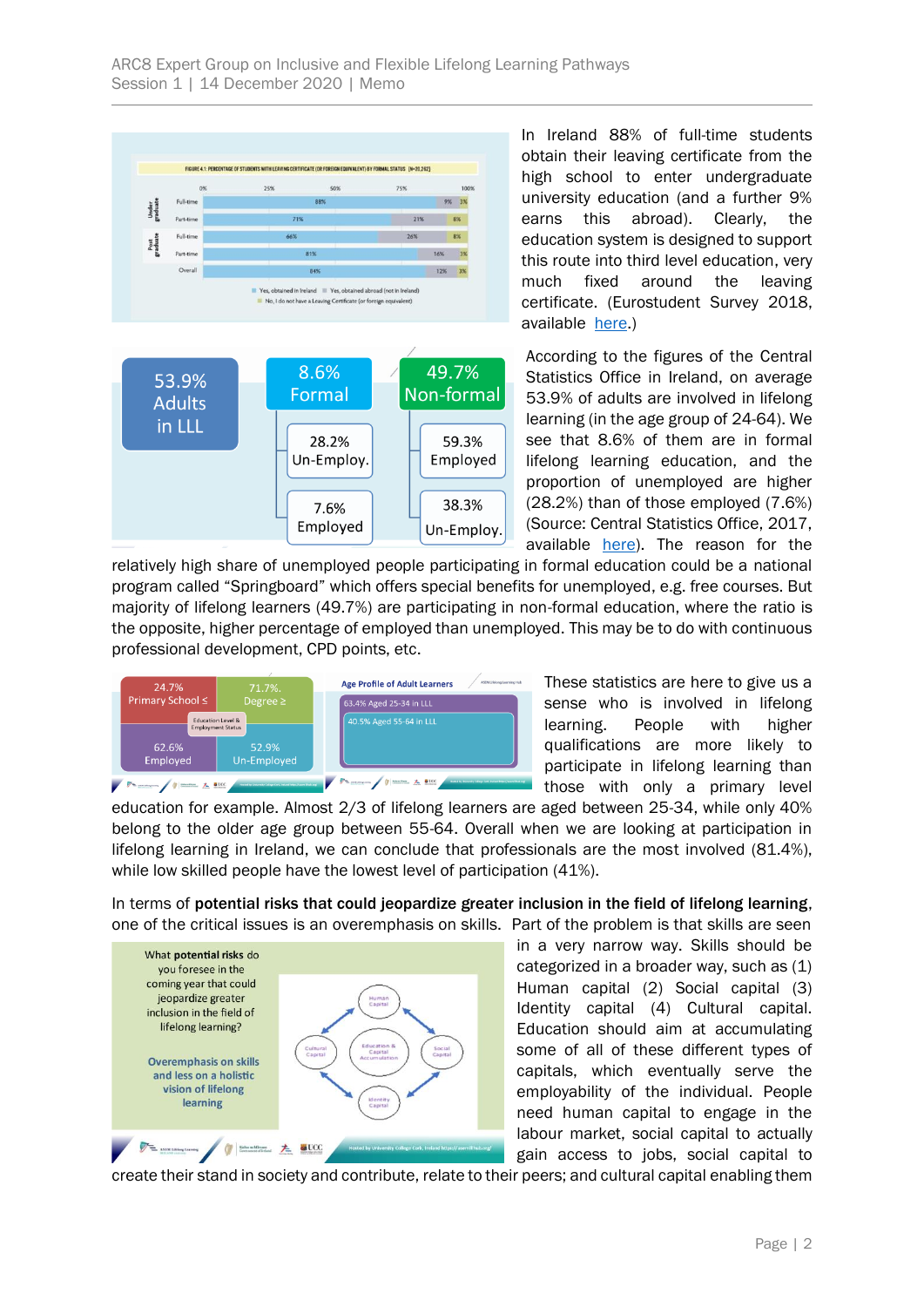to fully participate in society (esp. for migrants). This is a key challenge: we need to be pressing all of these buttons and not overemphasizing the idea of skills.

Regarding the leverage points to promote inclusion in lifelong learning, there are mechanisms that we can use to enhance inclusion. In Ireland, the use of the national framework of qualifications



is a very useful mechanism, and it works relatively well in terms of validating formal learning. There are different kinds of mechanisms for recognition of qualifications, non-formal and informal learning, even though the latter is slightly behind the curve. In 2020 there has been a lot of emphasis on this sector, and it is a critical area that needs to open up and develop more in Europe. The ECTS system is extremely useful as a

common currency around credit accumulation at third level. Micro-Credentials are going to become extremely important at all levels of the education, but especially in higher education and going to play a huge role in terms of continuing professional development. Universal education credits are a new concept, that we need to explore. There should be a stage where everybody has some kind of credits that they can avail of throughout their lives in terms of access to education. Especially for those that have had poor outcomes, there needs to be a redressing of the balance in favour of them, there need to be positive measures for excluded populations. We need to find ways to make sure that they are included.



Reflexive activation of unemployed people is another leverage point, in that sense giving them a little bit more control and voice over how they engage. The learner has to be at the center. All kind of social partners including the unemployed people themselves need to be engaged in a co-design process, where the unemployed person has a real say in terms of deciding and shaping the direction of their learning. This has to

happen in the context of mutual trust, dignity, and equality. This could be one of the big challenges for us into the future.

## (link to full presentation to be inserted here)

## Comments on the Status Quo from members of the group:

- Regarding the status quo, in case of Brunei Darussalam, lifelong learning has become a strategic policy priority recently. Silos are an issue as well, therefore it is important to have a multi-stakeholder, whole-of-nation approach. L3C is in fact a platform with the mission to facilitate consultation with private sector, public sector, training providers; initiate policies and regulations; assess prior learning and issue certificates of recognition, etc.
- **Previous research has established the so-called Matthew ethic meaning that educational** inequalities perpetuate over the lifespan. It is more or less true in case of every country, that people with a higher education attainment tend to participate more in lifelong learning,